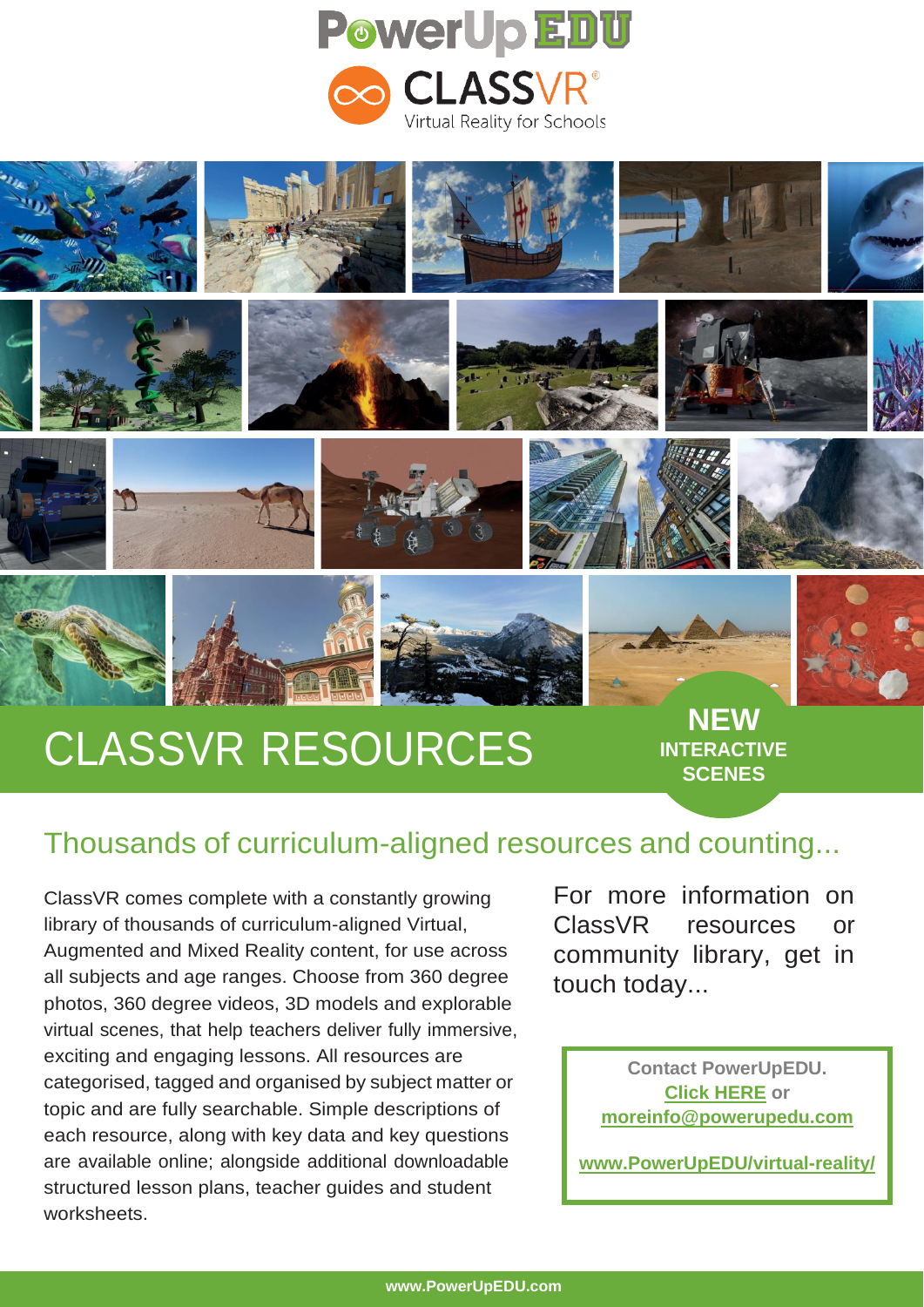

Capitals of Europe R-Z

• The Vatican, Rome • Via Della Conciliazione

• Zagreb Aerial View • Sarajevo, Bosnia and **Herzegovina** 

**Castles** 

Beynac • Conwy Castle • Warwick Castle • Edinburgh Castle View

above • Baku, Azerbaijan • Tbilisi, Georgia • Astana, Kazakhstan

**China** • Tenggeli China • Dajihu Lake China • Great Wall of China • Beijing Forbidden City

• Beijing • Chengdu China • CNational Centre for the Performing Arts,

Beijing • Beijing, China • Shangri-La Grand **Canyon** • Sand Sculptures • Lantern Festival, China • Mountain Tunnel China

**Christmas** • Lutheran Christmas Service Romania • Christmas in Ljubljana • Christmas in Canada • Christmas Shopping in

Mumbai • Christmas Table, Sweden

Central Asia • Yerevan, Armenia from

• City Park, Sofia, Bulgaria • Reykjavik, Iceland • Skopje, Macedonia • Valletta, Malta • San Marino Fortress

• Medieval Castle France • Budapest Royal Palace • Castle- Chateau de

• Tallinn • Vienna

Bear Hunt • Tenggeli China • Whakarewarewa Forest New Zealand • Cedar Woods Japan • Bahorok River, Indonesia • Inside Cave

Belgium • Brussels • Brussels Atomium

Bridges • Sydney

**Bridge** 

Dublin • Rasina River • Golden Gate Bridge

Canada • Toronto • Toronto, Canada • Rocky Mountains Canada • Tunnel Mountain • Christmas in Canada

Capitals of Europe A-H

• National Library Athens • Budapest Royal Palace • Samuel Beckett Bridge

• Bucharest, Romania • Bucharest, Romania • Bratislava, Slovakia • Andorra la vella • Chișinău, Moldova • Belgrade, Serbia • Bern, Switzerland • Ankara, Turkey

Capitals of Europe I-Q • Prague • Moscow, Russia • London- Gherkin, Lloyds Building • Lisbon, Portugal • Madrid • Luxembourg • Aerial view of Paris • Victory Square, Minsk • Nicosia, Cyprus • Podgorica, Montenegro • Oslo Opera House • Kiev, Ukraine

• Helsinki • Copenhagen • Brussels • Amsterdam • Berlin Aerial from **Cathedral** 

Dublin

• Amsterdam Canals • Legion Bridge Prague • Copenhagen Waterfront • Paris Notre Dame

• Samuel Beckett Bridge

Rome • House of the Blackheads Riga • Stockholm • Sofia, Bulgaria • Vilnius, Lithuania • Warsaw

#### 1 of 8

#### 360 Images

#### Africa

- Tanzania Grasslands
- Tanzania Rainforest
- Kilimanjaro Peak • Moroccan Sahara
- Sunrise • Algiers
- Cairo at night
- Pretoria, South Africa
- Erta Ale Lava Lake

### Air Transport

- Wright flyer
- Boeing 737 cockpit • Boeing flying above the clouds
- Hot air balloons, Turkey
- Hot Air Balloon, Bavaria
- Inside hot air balloon
- Russian aircraft cockpit
- Concorde cockpit
- Flight in a Small Aircraft
- Flying over the Alps
- Paragliders
- Paragliding Russia
- Helicopter over Hong Kong
- Parachute Skydive

### Ancient Britain

- Avebury Stone Circle
- Stone Age: Avebury Long Barrow
- Mên-an-Tol Cornwall
- House Construction
- Lanyon Quoit Cornwall
- The Hurlers Stone **Circle**
- Stonehenge

#### Ancient Cambodia

- Angkor Temple Cambodia
- Ta Prohm Ruined **Temple**
- Angkor Wat Temple Cambodia
- Bayon Temple Cambodia

#### **Ancient** China

- Great Wall of China
- Suzhou Canal
- Beijing Forbidden City
- Terracotta Army • Chengdu China

#### Ancient Egypt

- Pyramids of Giza
- Ramesses VI Tomb • Court of Ramesses II
- Luxor
- Aerial Pyramids of Giza • Temple of the Goddess
- **Hathor**

### Ancient Greece

- Acropolis of Athens • Baalbek Temples
- Lebanon
- Theatre of Dionysus
- Aerial Acropolis View • Mount Olympus Park
- Knossos Palace
- Amphora
- Plateau at Mount **Olympus**

#### Ancient Maya

- Tikal
- Ancient Maya: Acropolis del Norte
- Chichen Itza Mexico
- Palenque
- Caracol Mayan Ruins

#### Ancient Rome

- Colosseum • Baalbek Temples
- Lebanon • Trajan's Forum
- Roman Villa Spain

#### Ancient Societies VR

- Pyramids of Giza
- Acropolis of Athens
- Colosseum
- The Ring of Brodgar
- Tikal
- Baalbek Temples Lebanon
- Palenque • Gran Piramide
- 
- Theatre of Dionysus • Aerial Acropolis View
- Avebury Stone Circle
- House Construction
- Stonehenge • Great Temple of
- Ramesses II
- Ramesses VI Tomb
- Aerial Pyramids of Giza • Great Wall of China
- Beijing Forbidden City
	-

#### • Gran Piramide • Ruins in New Mexico

- Kivas New Mexico • Avenue of the Dead
- Mexico

Aztecs

- Aztec Ruin New Mexico
- Great Kiva New Mexico

#### Animals

- Shark Experience
- Brazil Rainforest
- Fireflies
- Giraffes at Riga Zoo • Walking with Lions
- Elephants Bathing in a River

• Scott's Terra Nova hut • Azimuth Hill Antarctica • Cape Adare Antarctica

• Arctic National Wildlife

• Arctic Circle Centre

• Lake Ice Formations

• Luigi Island Russia • Arctic Fjord

• Northern Lights Iceland • Lake Ice Cracks Russia

• The Pinnacles Australia

• Church of St Charles Borromeo Vienna • Graz Austria

• Autumn in Germany • Autumn Forest Erlangen • Autumn Mountains • Autumn Arctic Tundra • Autumn Forest Iran • Autumn in Maine

- Rhesus Macaque
- Monkeys

**Antarctic** • Gora Peak • Jutulhogget

**Arctic** 

Refuge

Norway

Russia

Australia • Misty Mountains Australia • Sydney, Australia • Darling Harbour, Sydney • Night Sky from Australia • Solar Eclipse Australia • Rocks on Kangaroo

Island

Austria • Vienna

Autumn

• Sika Deer Japan • Reindeer in Norway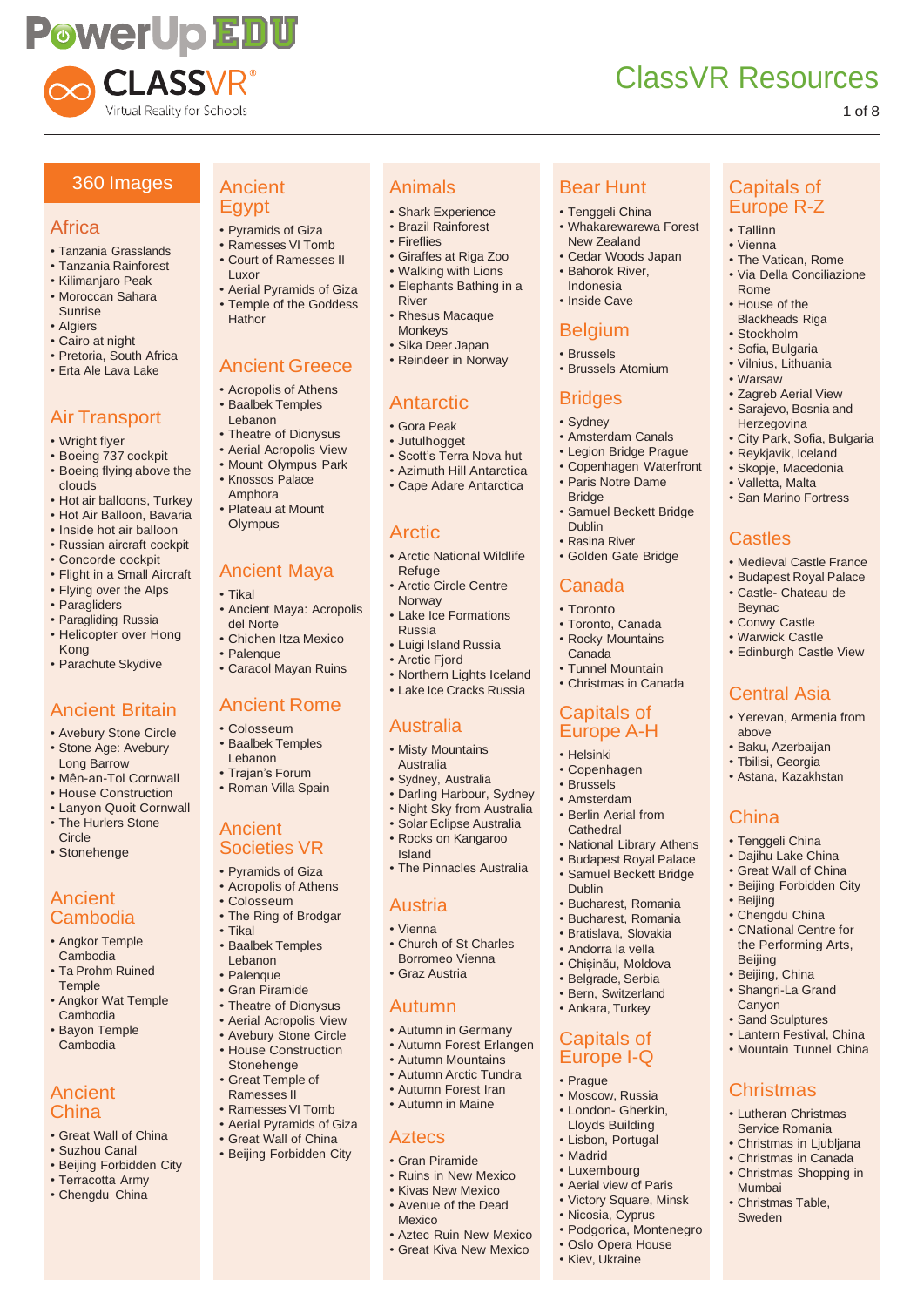

**Glaciers** Landforms • Jutulhogget • Montana USA • Dome Mountain • Rocky Mountains Canada • Snowdonia • Sierra Nevada **Mountains** • Swiss Alps Aerial

**Glaciers** • Jutulhogget • Cotopaxi Ecuador • Iceland Glacier • Norway Glacier • Matier Glacier • Viedma Glacier • Whistler Mountain • Northern Lights Above

Glacier

Government **Buildings** 

• Capitol Hill, Washington • Tokyo Government Building • El Capitolio, Cuba • Union Buildings, SA • Iowa State Capitol • Senate and Synod, St Petersburg • Federal Palace of **Switzerland** 

• Inside Reichstag, Berlin • Reichstag, Berlin • Washington DC, Capitol

• European Parliament **Esplanade** • UK Houses of Parliament

Guy Fawkes

Hong Kong • West Lamma Island Hong Kong

• Victoria Harbour, Hong

• Helicopter over Hong

• Rhesus Macaque Monkeys

• Hong Kong Aerial at

• Hung Shing Festival

• Kowloon Aerial at Night • Candlelit Vigil Hong

Building

• Big Ben • UK Houses of Parliament

Kong • Hong Kong

Kong

Night

Kong

#### 2 of 8

#### Coasts and Islands

- Irish Coastline
- Telendos Greece
- Luigi Island Russia
- Azores
- Tignabruich Scotland
- Copper Coast Ireland • Devon Rocky Coast
- Tabarca Alicante
- West Lamma Island Hong Kong
- Cliffs of Dover
- Ouvea Lekiny Cliffs
- Pembrokeshire Coast • Aerial View of Chania,
- **Crete**
- Night Sky New Zealand
- Fiji Islands
- Bora Bora Island • Bebour Forest Aerial
- Reunion

# **Conflicts**

- WW1 Trenches **Experience**
- Delville Wood Cemetery Somme
- Refugee Camp Lesbos
- Refugees Queuing at Mitylini Harbour
- Life Jackets on Lesbos

# Cultural Festivals

- Mass Marriage Ceremony, Saudi Arabia
- Chinese Ghost Festival
- Lantern Festival, China
- Hung Shing Festival
- Tanabata Japanese
- Festival
- Kimchi Sharing Festival • Giant Kite Festival
- Czech Republic
- Prague
- Prague Old Town **Square**
- Legion Bridge Prague
- Cottage in the Forest

### **Darkness**

- Icelandic Volcano
- Anhumas Abyss Brazil
- Milky Way over Ireland
- Milky Way over Chile
- Solar Eclipse Australia
- Fire Painting with Poi • Inside Cave
- Fireflies

# **Deserts**

- Scottsdale Arizona • Sahara Tunisia
- Utah
- Tenggeli China
	- Dasht-e Kavir Iran
		- Gobi Asia
		- Scottsdale Arizona 2
		- Iran Salt Desert
		- Morocco
		- Mojave California • Moroccan Sahara Sunrise
		- The Pinnacles Australia
		- Arizona Desert at Night
		- White Whale Rock
		- Egypt
		- Scottsdale Arizona
		- Sahara Tunisia
		- Tenggeli China
		- Dasht-e Kavir Iran • Gobi Asia
		-
		- Scottsdale Arizona 2 • Iran Salt Desert
		- Morocco
		- Mojave California
		- Moroccan Sahara Sunrise
		- The Pinnacles Australia

#### Digital Art

- Escher's Hand with Reflecting Sphere
- Tribute to Escher
- Fire Painting with Poi
- Waterfall Painting
- Abstract Dream
- Mondrian Cube
- Fractal Flower Field

#### East Asia

- Tenggeli China
- Dajihu Lake China
- Great Wall of China
- Beijing Forbidden City • Singapore
- Beijing
- Tokyo Skyscrapers
- Chengdu China
- Thailand Rainforest
- Cedar Woods Japan
- Ohfunato Japan
- Earthquake Damage • Buddhist Temple,
- **Thailand** • Tokyo Government
- Building • Beijing, China
- Singapore: Gardens by the Bay
- Shangri-La Grand
- **Canyon**
- Tokyo Aerial View • Spring Cherry Blossom Japan

#### **Eclipse**

**Count** • Amedee Island • Sunflower festival in

Zama

- Lunar Rover
- Lunar Eclipse • Earth from the Moon

• Moon Chang'e Lander • Solar Eclipse Australia

• Lantern Festival, China • Bayern Munich • Market in Jordan

Familiar Places • Forest Wiltshire • Big Ben

• Cosy Living Room • Hungary School for Deaf Children • Market in Jordan

Fantasy Settings

• Floating Village • Cottage in the Forest

• Inside Cave • Cosy Living Room • Bodleian library, UK Mull of Galloway **Lighthouse** • Future Town • Bookshop • Fireflies • Inside birdcage • Future World • Stained Glass Tower

Hakone

Library

Finland • Helsinki

Helsinki • Graffiti Finland • Summer Clover Field

Finland

• Mountain Tunnel China • Coimbra University

• Helsinki North Harbour • Northern Lights Finland Sibelius Monument,

Food Markets • Delhi Spice Market • Market in Jordan • Market in Vietnam • Market Hall Poland • Market in Cambodia • Spice Bazaar Istanbul

• Rose Garden Japan

Estimate and

Forests

Reunion

Fractals

France

**Bridge** 

Beynac

**Germany** 

• Fractal Flower Field • Autumn Forest Iran

• Medieval Castle France • Paris Trocadero • Notre Dame, Paris • Pompidou Centre, Paris • The Louvre, Paris • Paris Notre Dame

• Castle- Chateau de

• Aerial view of Paris • TGV Train • Ski Resort, France

• Autumn in Germany • Franconia Germany • Autumn Forest Erlangen • Berlin Aerial from **Cathedral** • Berlin Wall Memorial • Inside Reichstag, Berlin • Reichstag, Berlin • Frauenkirche artwork • Munich Aerial View • Milky Way from **Germany** 

• Stream in Teufelsküche • Hot Air Balloon, Bavaria • Flight in a Small Aircraft

Food Markets • Delhi Spice Market • Market in Jordan • Market in Vietnam • Market Hall Poland • Market in Cambodia • Spice Bazaar Istanbul

• Autumn in Germany • Winter in Russia • Summer in Yosemite California

• Mount Olympus Park • Franconia Germany • Whakarewarewa Forest New Zealand • Cedar Woods Japan • Forest Wiltshire • Autumn Forest Erlangen • Winter Forest Maine • Stream in Teufelsküche • Cottage in the Forest • Autumn Forest Iran • Bebour Forest Aerial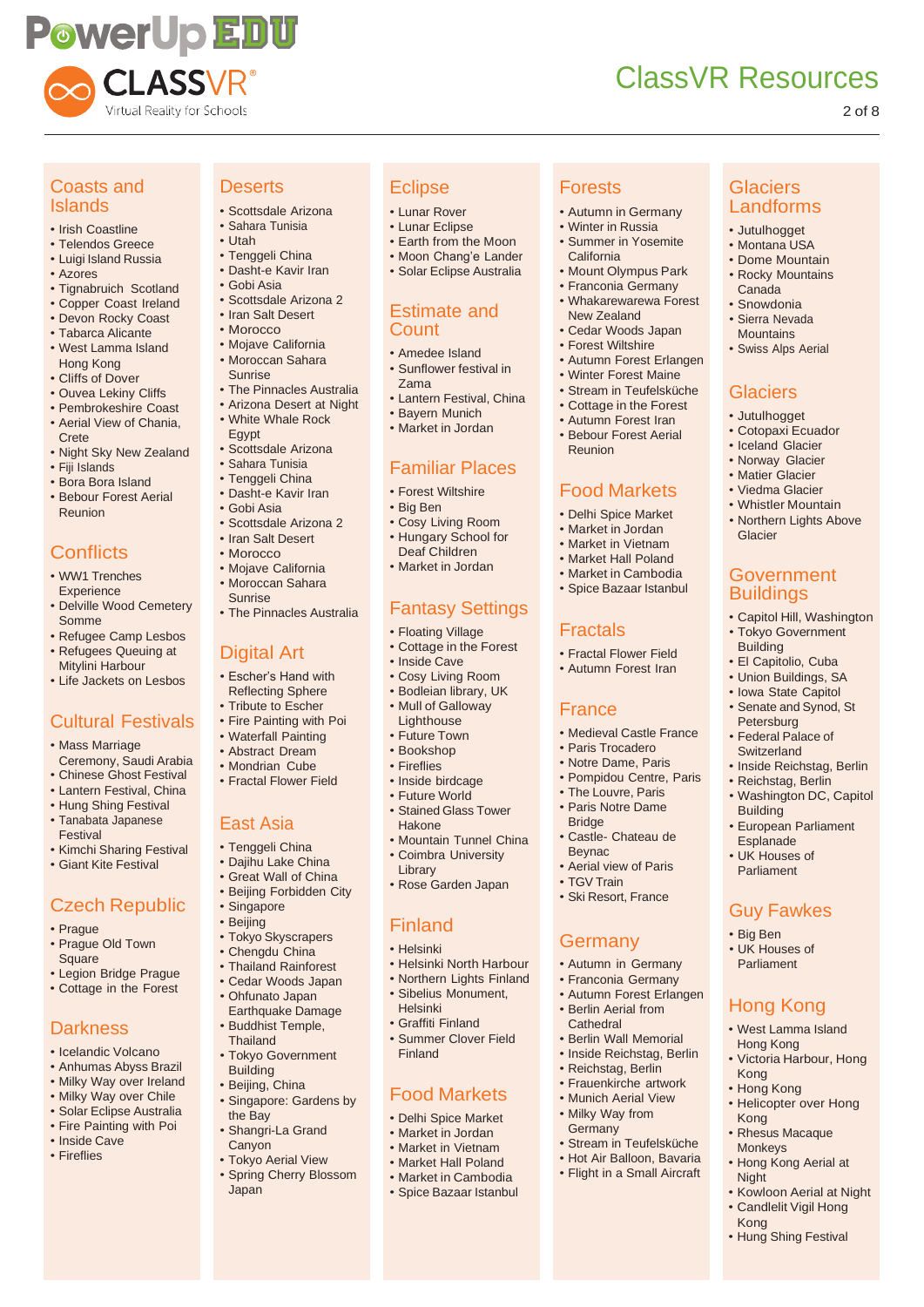

Italy

Rome

Japan

Building • Tokyo Aerial View • Sunflower festival in

Zama

Japan • Sika Deer Japan • Mamemaki Ceremony,

Japan

Hakone

Japan

• TGV Train • Steam Locomotive, **Switzerland** • Steam Locomotive

**Engine** 

• Race Car

• Yacht, Italy

• Trajan's Forum

L'Aquila Italy • The Vatican, Rome • Via Della Conciliazione

• Spanish Steps, Rome

• Tokyo Skyscrapers • Cedar Woods Japan • Ohfunato Japan Earthquake Damage • Tokyo Government

• Spring Cherry Blossom

• Japanese Wedding • Stained Glass Tower

• Cemetery Lanterns

• Rose Garden Japan Land Transport

• Diesel Locomotive, Sweden • Steam Railway, **Switzerland** • Darlington Raceway

• Railway Signal Box • Cable Car Switzerland Machines and **Engineering** • Inside a Windmill • Jet Service Centre

Middle East Dubai Aerial Dasht-e Kavir Iran Baalbek Temples Lebanon Dubai Iran Salt Desert Palm Jumeirah Dubai

Grand Mosque, Abu

Jumeira Lake Towers,

Hot air balloons, Turkey

Palmyra Tetrapylon Syria Autumn Forest Iran

Palmyra Syria

Istanbul

Dhabi Dubai, UAE

Dubai

# ClassVR Resources

**Nepal** 

Places of Worship • The Vatican, Rome • Sultan Qaboos-Grand Mosque, Oman • Prambana Hindu temple

• Dome of the Rock, Jerusalem • Buddhist Temple, **Thailand** 

• Grand Mosque, Abu

• Notre Dame, Paris • Kirti Mandir, India • Cathedral of Brasilia • Via Della Conciliazione

• Gurdwara, New Delhi • Russian cathedral, Moscow

• Sagrada Familia Interior

• Temple Ganesh, Paris • Big Buddha Temple • Church Wedding, Slovakia

• Bayon Temple Cambodia

Portugal • Neolithic Tomb Portugal • Lisbon, Portugal • Lisbon Shopping Centre

**Rainforests** • Tanzania Rainforest • Madagascar • Brazil Rainforest • Thailand Rainforest • Misty Mountains Australia

Refugees

• Refugee Camp Lesbos • Refugees Queuing at Mitylini Harbour • Life Jackets on Lesbos

Dhabi

Rome

**Pilgrimages** • Western Wall, Jerusalem • Big Buddha Temple • Prayag, India • Buddhist Monastery,

#### 3 of 8

# Hot and Cold

- Winter in Russia • Arctic National Wildlife Refuge
- Arctic Circle Centre Norway
- Iceland Glacier
- Morocco
- Moroccan Sahara Sunrise
- Lake Ice Formations Russia
- Arctic Fiord
- Cape Adare Antarctica
- Matier Glacier
- Northern Lights Finland
- Fiji Islands
- Reindeer in Norway • Lake Ice Cracks Russia

### Human **Environments**

- Dubai Aerial
- Medieval Castle France
- London at Night
- Paris Trocadero
- Helsinki
- Tallinn
- Copenhagen
- Prague
- Brussels
- Dubrovnik
- Amsterdam
- Sydney • Toronto
- 
- Singapore • Tokyo Skyscrapers
- Central Park NYC

# **Hungary**

- Reconstructed Paleolithic House • Tornado Damage
- Csongrad Hungary • Budapest Royal Palace

#### Ice

- Iceland Glacier
- Lake Ice Formations
- Russia
- Matier Glacier
- Viedma Glacier
- Lake Ice Cracks Russia • Paralympic Ice Hockey
- Igloo Hotel Norway

# Ireland

- Copper Coast Ireland
- Samuel Beckett Bridge
- Dublin
- Dublin Street
- Milky Way over Ireland

#### Modern **Buildings**

- Sagrada Familia, **Barcelona** • Earthquake Damage
	- Petronas Towers, Malaysia
	- Guggenheim Museum, Bilbao
	- Dubai, UAE
	- Pompidou Centre, Paris • Cathedral of Brasilia
	- The Oculus, World
	- Trade Center
	- The Louvre, Paris
	- National Centre for the Peforming Arts, Beijing
	- Sagrada Familia Interior

#### Mountains

- Himalayas
- Gora Peak
- Jutulhogget
- Mount Olympus Park
- Dome Mountain
- Rocky Mountains
- Canada • Snowdonia
- Tunnel Mountain
- Whistler Mountain
- Sierra Nevada
- **Mountains**
- **Bear Mountain**
- Big Pine Mountain • Plateau at Mount
- **Olympus** Valley in Grisons.
- **Switzerland** • Swiss Alps Aerial
- 

# Natural Disasters

- Hurricane Damage **Connecticut**
- Earthquake Damage L'Aquila Italy
- Ohfunato Japan Earthquake Damage
- Tornado Damage Csongrad Hungary
- Sichuan Earthquake Damage
- Home Destroyed by Bushfire

#### **Natural Environments**

- Shark Experience
- Amedee Island
- Scottsdale Arizona
- Arctic National Wildlife Refuge
- Tanzania Grasslands • Tanzania Rainforest
- Gora Peak
- Galapagos Islands
- Sahara Tunisia
- 
- Kilimanjaro Peak • Diving with Sharks in Cuba
- Octocorals in New Caledonia
- Utah
- Dajihu Lake China

**Netherlands** • Amsterdam • Amsterdam Canals • Tour de France

New Zealand • Whakarewarewa Forest New Zealand • Night Sky New Zealand • Night Sky Te Arai Point • Castle Hill New Zealand • Giant Kite Festival

**Nuclear Disasters** 

• Pripyat Abandoned Kindergarten • Pripyat Abandoned Swimming Pool • Pripyat Roof View • Jupiter Factory Pripyat

Painting and Galleries

**Bilbao** 

Prado • Graffiti Finland • Graffiti Melbourne • Raft of the Medusa

Louvre

Physical **Geography** • Himalayas • Icelandic Volcano • Kilimanjaro Peak • Maldives

• Pratinha Lake Brazil • Anhumas Abyss Brazil • Cheddar Gorge • Cotopaxi Ecuador • Iceland Glacier • Norway Glacier • Velikaya Delta Russia • Delvinaki Greece Aerial

Landscape

• Guggenheim Museum,

• Pompidou Centre, Paris • The Louvre, Paris • National Centre for the Peforming Arts, Beijing • Frauenkirche artwork • Place du Theatre, Luxembourg • Sistine Chapel Interior • The Met Museum, NYC • Museo Nacional del

• Jutulhogget

- Brazil Rainforest • Halong Bay Vietnam
- Telendos Greece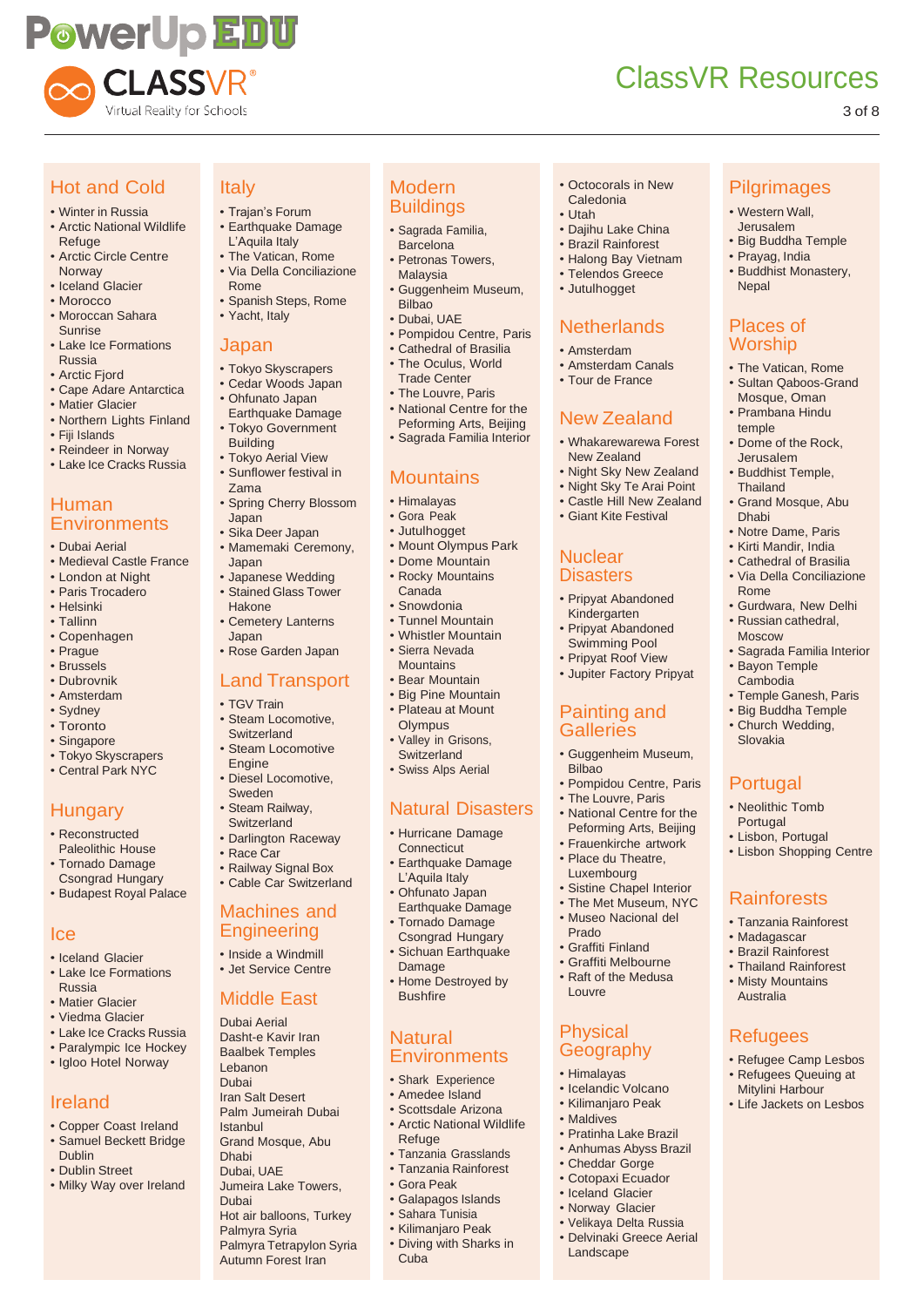# **PowerUp EDU** CLASSVR® Virtual Reality for Schools

# ClassVR Resources

Sporting Events • Olympic Park, London • Olympic Stadium • London Olympics • Paralympic Ice Hockey • Paralympics Opening **Ceremony** 

• Paralympics Opening Ceremony 2 • London Paralympics-Closing Ceremony • Tour de France 2014 • Tour de France • Snowboarder • Snowboarding, Russia • Snowboarding Russia • Bayern Munich

Street Art

• Sistine Chapel Interior • Graffiti Finland • Graffiti Melbourne

Sunsets and Sunrises • Moroccan Sahara Sunrise • Kazakhstan

• Underwater Caribbean • Tokyo Aerial View • Solar Eclipse Australia • Sunset Over Eruption,

• Canyonlands National

Reunion

Park Utah • Salt Piles in Bolivia

**Switzerland** • Federal Palace of **Switzerland** • Zurich, Lindenhof Hill • Zurich, Switzerland • Valley in Grisons, **Switzerland** • Steam Locomotive, **Switzerland** • Steam Railway, Switzerland • Swiss Alps Aerial • Bern, Switzerland

The Holocaust • Birkenau Concentration Camp Entrance • Berlin Holocaust Memorial

4 of 8

### **Religious Festivals**

- Easter Procession Spain
- Easter Procession Guatemala • Easter Mass Egyptian
- **Monastery** • Lutheran Christmas
- Service Romania
- Christmas in Ljubljana • Christmas in Canada
- Christmas Shopping in Mumbai
- Christmas Table, Sweden
- Temple Ganesh, Paris • Karva Chauth Hindu Festival
- Varanasi- Fire Puja
- Mamemaki Ceremony, Japan
- Japanese Festival: **Tanabata**
- Church Wedding, Slovakia
- Wedding Phillippines • Serbian Orthodox
- Wedding
- Indian Wedding • Indian Wedding VR

# Rivers

- Velikaya Delta Russia
- Bonito River Spring
- River source, Croatia
- Columbia River Gorge • Rasina River
- Elowah Falls
- Bahorok River, Indonesia
- River Mologa Aerial
- Zmanja River
- Stream in Teufelsküche

• Horseshoe Bend Arizona

# Rocks and Caves

- Utah
- Shangri-La Grand **Canvon**
- Grand Canyon
- Rocks on Kangaroo
- Island • The Pinnacles Australia
- Inside Cave
- Canyonlands National Park Utah
- Cave with Bear Skeleton • White Whale Rock Egypt
- Horseshoe Bend Arizona
- Hall of Seven Hundred
- Slot Canyon Arizona

# Russia

- Winter in Russia
- Burtya Steppe Russia • Velikaya Delta Russia
- Lake Ice Formations
- Russia
- Luigi Island Russia • Moscow, Russia
- Senate and Synod, St Petersburg
- Moscow City
- Russian cathedral, Moscow
- Aerial View of Volgograd, Russia
- River Mologa Aerial
- Northern Lights Russia
- Paragliding Russia
- Lake Ice Cracks Russia
- Snowboarder Russia
- Snowboarding Russia
- Victory Square, Minsk

# Scandinavia

- Arctic Circle Centre Norway
- Copenhagen
- Norway Glacier
- Arctic Fjord
- Copenhagen Waterfront
- Stockholm
- Stockholm, Sweden
- Royal Palace Sweden
- Northern Lights Norway • Northern Lights Lapland
- Reindeer in Norway
	-

#### School Around the World

- Maldives Secondary **School**
- Haiti Secondary School • South Africa Private **School**
- Tanzania Primary **School**
- Hungary School for Deaf Children
- Bulgaria Primary School • South Korea Elementary **School**
- China Elementary **School**
- Montessori Classroom
- Ukraine Primary School

#### **Sculptures**

- Place du Theatre,
- Luxembourg • The Met Museum, NYC • Sibelius Monument,
- Helsinki
- Humans Coming out of the Water Sculpture
- Cloud Gate Sculpture
- Sand Sculptures
- Tiger and Turtle Magic **Mountain**
- Man by the Sea **Sculpture**

#### **Seasonal Changes**

• Autumn in Germany

South and Central America

• Brazil Rainforest • Bonito River Spring • Camino a Roraima Venezuela • Mexico City • Sao Paulo

• Favela in Rio de Janeiro,

• Tikal

Brazil • Salt Flat Bolivia • Salt Piles in Bolivia

River

**School** 

Space • Lunar Rover • Mars Rover • Earth from the Moon • Moon Chang'e Lander • Radio Telescope Latvia • NASA Cygnus Cargo

Module

**Station** SpaceX Falcon 9 Launch

**Spain** 

Bilbao • Madrid

Prado

• Inside Skylab Space

• Roman Villa Spain • Tabarca Alicante • Sagrada Familia, Barcelona

• Guggenheim Museum,

• Sagrada Familia Interior • Museo Nacional del

• Cave with Bear Skeleton • Easter Procession Spain

South Asia • Gobi Asia • Kirti Mandir, India • Delhi Spice Market • New Delhi • Neelum Valley • Elephants Bathing in a

• Pushkar Camel Fair

South Korea • Seoul, Korea • Seoul Aerial View • South Korea Elementary

• Kimchi Sharing Festival

- Winter in Russia
- Spring in the Chilterns • Summer in Yosemite California
- Autumn Forest Erlangen
- Autumn Mountains
- Sunflower festival in Zama
- Spring Cherry Blossom Japan
- Autumn Arctic Tundra
- Autumn Forest Iran
- Autumn in Maine

the world • Market in Jordan • Turkish Bazaar • Night Market Thailand Market in Vietnam • Market Hall Poland • Market in Cambodia • Spice Bazaar Istanbul • Pushkar Camel Fair

Summer Clover Field Finland

Shopping around

Snowboarding • Snowboarder • Snowboarder Russia • Snowboarding Russia

**Soundscape Inspiration** • Franconia Germany • Copper Coast Ireland • Wall Street, New York • Elowah Falls • Sibelius Monument,

Helsinki Race Car • Bora Bora Island

Zama **Fireflies** • Bern, Switzerland • Inside a Submarine

Sources of Light • Autumn Forest Erlangen • Tokyo Aerial View • Lunar Eclipse Milky Way over Chile • Northern Lights Iceland • Fire Painting with Poi • Mull of Galloway **Lighthouse** • Sunflower festival in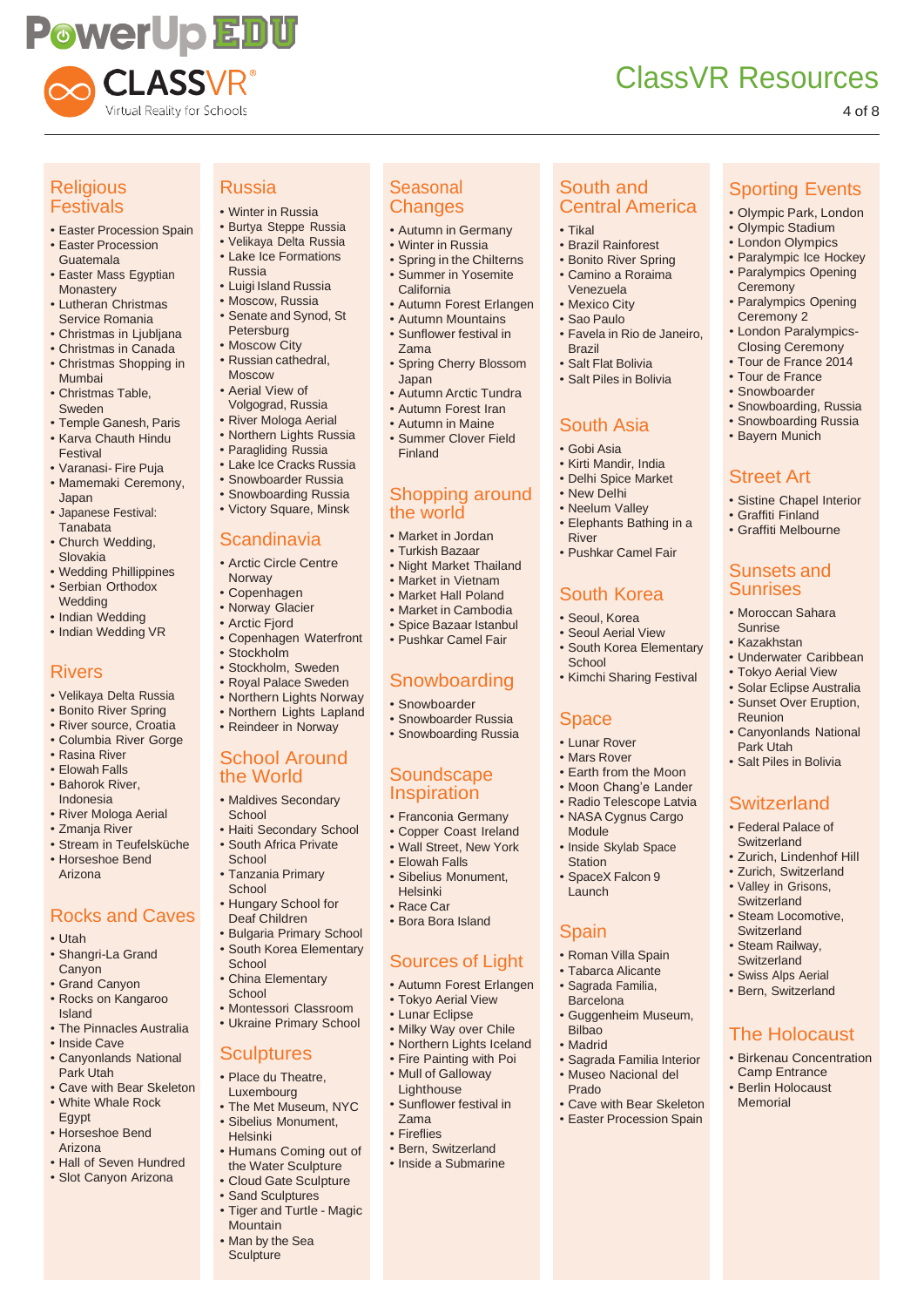

**Natural Environment** 

Videos

Animal Videos • Cheetah on Safari • Gentoo Penguins in **Antarctica** • Fish and Coral • Fireflies in the Sunset • Swimming With Sea

• Shark Experience • Sharks Feeding • Up Close With a Bald

• Adventures in Nature

Arts and Culture

• Carnival in Rio de Janeiro

• Drone Flight Through

**Documentary** 

• Vegetable Seller in Bangladesh Gentoo Penguins in

• Hawaiian Spirituality and Blessing • Protecting the Congo • Global Locations Montage • London Tourist **Attractions** 

• Washington DC Tourist

• Sea Plane Landing on

Behind a Waterfall in

**Attractions** 

a Lake

Australia • Timelapse of Chimborazo Volcano • Icelandic Geyser • Sunrise Over the Alps • River in the Forest • Waves on a Remote

Beach

Beach

Namibia

**Turkey** 

Canyon

• Waves on a Rocky

• Flight over LA at Sunset • Hot Air Balloon Over

• Hot Air Balloon Over

• Aerial View of Bryce

**Geography** Videos

Lions

Eagle

Videos

**Fireworks** • Street Musicians in South Africa • Nutcracker Ballet Rehearsal • Musicians in India

Videos

**Antarctica** • Narrated Amazon Documentary (Part 1

& 2)

• Partnach Frozen Gorge • Summit of Mount Everest • Underwater Dive • Ascending Mount Everest • Generation Ocean Video: Coral Reefs (ANGARI Foundation)

Festivals and **Celebrations** • Santa's Sleigh Ride • Christmas Market in Tivoli Gardens

**Journeys** 

• DeLorean Time Travel Experience

Science and **Technology** Videos

• Animation of a Lunar

• Inside the ATLAS at

• Night Sky Timelapse • Northern Lights Timelapse • London Sunrise • Narrated Solar Eclipse • Stars Over Arizona • Electric Fields • Diffusion Limited **Aggregation** • Magnetic Confinement • Uniform Magnetic Fields in a Solenoid

Sports Videos • Paramotoring Over Mont Blanc • Catamaran Sailing

Tourist Location

• Paris Tourist Attractions • Guided Tour of Salvador, Brazil (Part 1

Videos

& 2) • Times Square, New York

Lander

**CERN** 

#### 5 of 8

## The Sky at Night

#### • Lunar Eclipse

- Milky Way from Germany
- Night Sky from German Alps
- Night Sky from Australia • Night Sky from Canary **Islands**
- Milky Way over Ireland
- Milky Way Reflection
- Milky Way over Chile
- Northern Lights Iceland
- Northern Lights Norway
- Northern Lights Finland
- Northern Lights Russia
- Northern Lights Above Glacier
- Northern Lights Lapland
- Night Sky New Zealand
- Night Sky Te Arai Point

# Traditional and

### Fairy Tales

- Autumn Forest Erlangen
- Winter Forest Maine • Castle- Chateau de Beynac
- Conwy Castle
- Royal Palace Sweden
- Cottage in the Forest
- Inside Cave
- Cosy Living Room
- Bodleian library, UK
- Rose Garden Japan

#### **Trains**

- TGV Train
- Steam Locomotive, **Switzerland** • Steam Locomotive
- Engine • Diesel Locomotive,
- Sweden • Steam Railway,
- Switzerland • Railway Signal Box

• Maldives • Diving with Sharks in **Cuba** 

**Underwater** 

- Pratinha Lake Brazil • Anhumas Abyss Brazil
- Atlantic Princess
- Shipwreck
- Shark in New Caledonia • Sea Turtles New
- Caledonia
- Sea Lagoon New Caledonia • Bokissa Underwater
- Symbiosis Coral Blue Lagoon
- Clownfish New Caledonia
- Diving with Sharks -Cuba II
- Squid New Caledonia
- Underwater Caribbean
- Underwater Egypt
- Underwater Cuba

### United Kingdom

- London at Night
- Tignabruich Scotland
- Devon Rocky Coast
- Forest Wiltshire
- Big Ben
- London- Gherkin, Lloyds Building
- Conwy Castle
- Warwick Castle • Snowdonia
- Aerial View of Cardiff
- Pembrokeshire Coast
- Globe Theatre
- Mull of Galloway
- Lighthouse
- Olympic Stadium
- London Paralympics-Closing Ceremony • Edinburgh Castle View
- 

#### USA

- New York
- Montana USA
- Mojave California
- Winter Forest Maine
- Capitol Hill, Washington
- Willis Tower, Chicago
- Washington DC, Capitol
- Building • Los Angeles
- Wall Street, New York
- Whistler Mountain
- Sierra Nevada **Mountains**
- Bear Mountain
- Grand Canyon
- Golden Gate Bridge
- Canyonlands National Park Utah
- Arizona Desert at Night
- Autumn in Maine

# Volcanoes 360 Videos

- Icelandic Volcano
- Mount Yasur Volcano
- Volcanic Eruption
- Merapi Volcano • Indonesia Volcano Sulphur Mining
- Bebour Forest Aerial Reunion
- Etna Lava Flow
- Erta Ale Lava Lake

### VR Showcase

- Dubai Aerial
- Shark Experience
- Lunar Rover
- Tanzania Rainforest

• Icelandic Volcano • Diving with Sharks in

• Ramesses VI Tomb • Aerial Pyramids of Giza • Great Wall of China • Amsterdam • Central Park NYC

Water Transport • Tall Ships Regatta Riga • St Lucia from a Catamaran • Deck of Steamboat • Yacht Race • Yacht, Italy • Sailing Ship • Sail Training Ship • Engine room of steampowered war ship Canoe in Sweden • Whitewater Raft and Kayak, Idaho Small Ship in Croatia Boat in Vietnam • Ghost Ship, Polynesia

• Wreck Dive • Inside a Submarine

**Weddings** • Church Wedding, Slovakia

• Wedding Phillippines • Serbian Orthodox **Wedding** 

Christian Wedding, **Damascus** • Indian Wedding • Wedding in Malaysia • Mass Marriage

Ceremony, Saudi Arabia • Japanese Wedding

- Mars Rover • London at Night
- Gora Peak

Cuba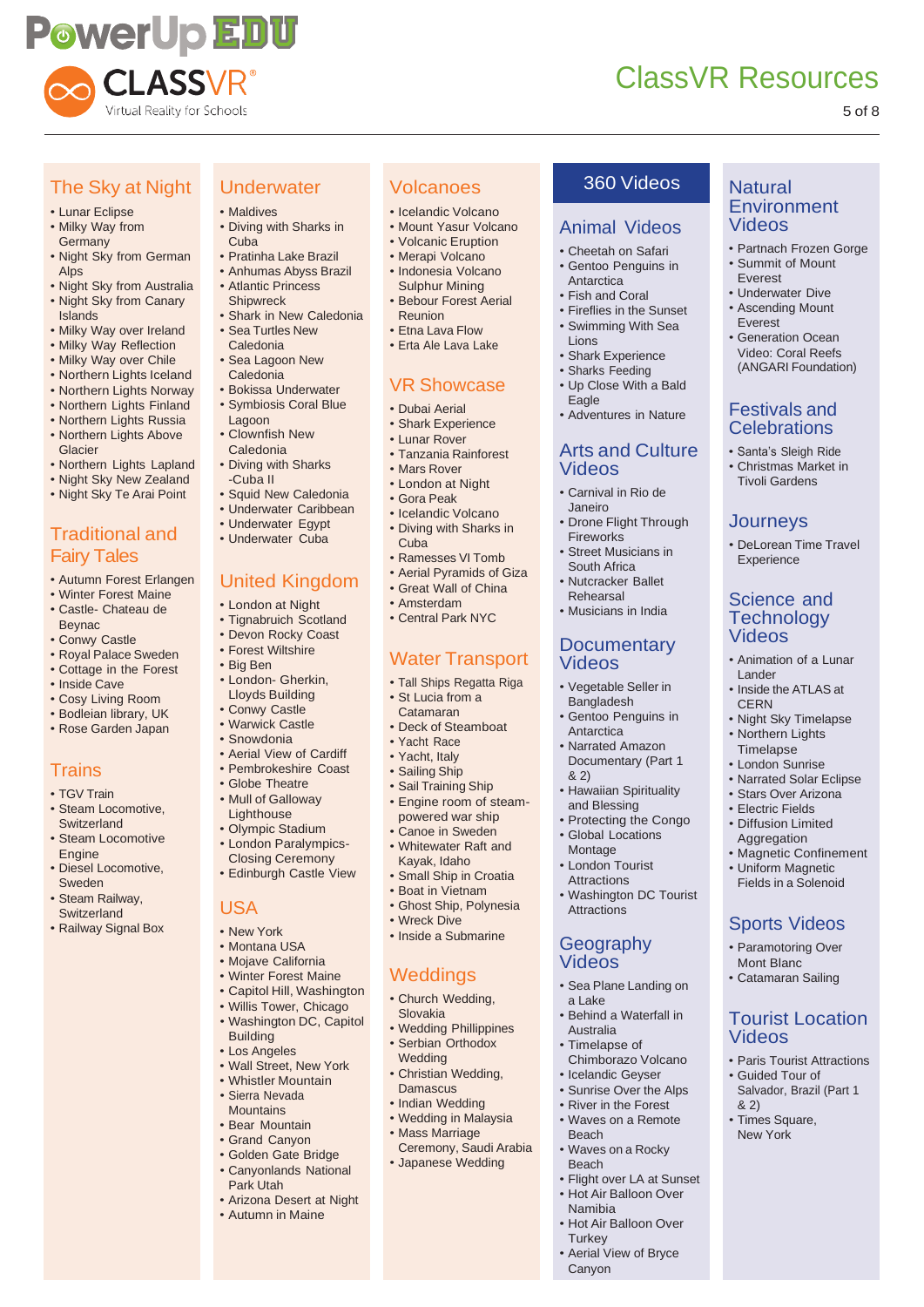

Arts and Culture

• Happy Dragon • Statue of Liberty

• Red Phone Booth

• Shengding Food Vessel • Guanacaste Jaguar

• Baboon (Moon God

• Mercure Monte sur Pegase • Arethuse • Arria et Paetus • Resting Hunter • Netsuke Snake Curled Around a Turtle • Animated Owl Wine

Vessel • Yu (Chinese Food Vessel)

Thoth) • Kalong Vase • Carved portrait of a young man • Goblet

Vessel • Netsuke - Shoki capturing an oni • Netsuke Curled Rat

• Crown

**Sculpture** • Bicycle • Coach • Duck

Buddha

Monk

• Ice Cream Cone • Snowman • Watering Can • Water Bottle • 3rd Century Gandhara

• Goddess Sekhmet, 1320-656 BCE 10th C BCE Chinese

• Calligraphy Brush • Double Owl You (Wine Vessel) • Ding Food Vessel • Celestial Horse Statue • Greek Amphorae • Portrait du Fayoum • James Garfield Bronze

• Violin • Trumpet • Piano

**Chemistry** • Amorphous carbon • Buckminsterfullerene

• Valentinite Crystal **Structure** • Nepheline Crystal **Structure** • Adenine molecule Biology: Life Science • Human Eye • DNA • Neuron

• Fossilized Ammonite • Human Eyeball Neuroanatomy • Human Lymphatic

System • Human Muscle **Structure** • Human Male Musculature • Digestive System DNA (Simplified) • Red Blood Cell • White Blood Cell • Human Heart • Mitochondria • Prokaryotic Cell • Eukaryotic Cell • Bacterium • Lactobacilli • Lungs

• Dandelion Seeds • HIV: Advanced Model • HIV: Simple Model

• Human Skeleton • Plant Cell

• Tytthaspis **Sedecimpunctata** • Coronavirus

• Inside an Animal Cell • Passalus Kaupi • Rutpela Maculata • Chorthippus Biguttulus • Zygaena Filipendulae

C<sub>60</sub> • C70 fullerene • C540 fullerene • Carbon nanotube • Diamond structure Graphite structure • Lonsdaleite • Periodic Table of the Elements • Benzene Ring • Buckyball • Calcium Atom • Thaumasite Crystal structure • Ethane • Ethanol • Xylitol • Glycerol • Uracil • Thymine • Water

• Qur'an • Gramophone • Santa's Sleigh • Rodin's Thinker • UK Postbox • Paris Mailbox • Cartoon Car • Vietnamese Sculpture • Julius Caesar • Church of La Asuncion • FIFA World Cup • Eiffel Tower • Elizabeth Tower • Christmas Village Scene • Glühwein Stall • Little Wigborough Church • Candle

**Mathematics** • Mobius House • Jessen Icosahedron • Octahedron 161 • Hexagonal Paraboloid

• Klein Bottle • Koch's Snowflake

• 3D Sphere • 3D Square Based Pyramid

• 3D Cone

• 3D Triangular Prism • 3D Octagonal Prism

Physics and Space • Asteroid • Space Shuttle Endeavour • Mercury • Venus • Mars • The Sun • Jupiter • Saturn • Neptune • Apollo Command Module • Planet Earth

• ESA Future Mars Rover • Ice Planet of Hoth • Lunar Lander • Apollo 11 Command Module Hatch • Orbiter Space Shuttle OV-103 Discovery • Galileo Orbiter • International Space

**Station** • Ingenuity Mars Helicopter

• Jewels • 3D Glass Shapes • 3D Cube • 3D Cylinder • 3D Octahedron • 3D Rectangular Prism

#### 6 of 8

#### 3D Models

#### **History**

- London in 1666
- Prehistoric Hand Axe
- Roman Ship • Spitfire Italian WW2
- Biplane • Haida Totem Pole
- Roman Victory Pillar
- Brown Dress with Bustle
- WW2 German Panzer • 1983 Cornflakes Box
- Medieval House
- Chinese Relic
- Reading Abbey Jug
- Maya ceramic Vessel • Silver penny of Alfred
- the Great • Castle in Spain
- 
- Reading Abbey Tile • Medieval Mikveh
- 17th Century Time Fuze
- Bust of Nefertiti
- Historic Drinking Vessel
- Inca Vessel
- Stone Hook
- Old Well
- Viking Room
- Roman Gladius
- Ancient Egyptian Coffin
- Queen Victoria
- Baluster Vase
- Triceratops Horridus Marsh
- Andrew Jackson Zinc **Sculpture**
- Plague Mask
- Thomas Stoddart Bust
- Gold Mining Pick
- Mary Rose Bell • Mary Rose Wooden
- **Tankard** • Mary Rose Angel
- Mary Rose Bowl
- Magnavox Odyssey
- US Army Ranger
- Rifle
- WW1 Helmet
- Mesopotamian Cylinder Seal
- Spinning Jenny
- Rutherford B. Hayes **Bust**
- Uluru Australia's sacred mountain
- George Washington Greenough Statue (1840)
- Morse-Vail Telegraph Key
- Chester Telegraph Relay
- Sphinx

#### Biology: **Creatures**

- Blue Butterfly • African Elephant
- Great White Shark
- Sea Turtle
- Poison Dart Frog
- Black-Footed Penguin
- Barn Owl
- Black Vulture
- Eastern Screech Owl • Red-Tailed Hawk
- 
- Snowy Owl
- Turkey Vulture
- Canada Goose • Pileated Woodpecker
- American Badger
- Coral
- Frog Anatomy
- Giant Deer Teeth
- Puffer Fish
- Tyrannosaurus Rex
- Cuttlefish
- Dragonfly
- Giraffe • Horse
- Ladybird
- White Tiger
- Lion
- Jaguar
- Dinosaur
- Chilesaurus
- Lion Skull
- Dolphin
- Cat
- Masonry bee
- Common Lime Butterfly
- Cow • Snail
- 
- Chicken • Deer
- Giant Tortoise
- Snake
- Praying Mantis
- Cockroach
- Lizard
- Stegosaurus
- Triceratops
- Royal Python Skeleton
- Red-Footed Tortoise Skeleton
- Woolly Mammoth Skeleton
- Great Hammerhead Shark
- (ANGARI Foundation) • Blacktip Shark
- (ANGARI Foundation)
	- Animal Cell • Virus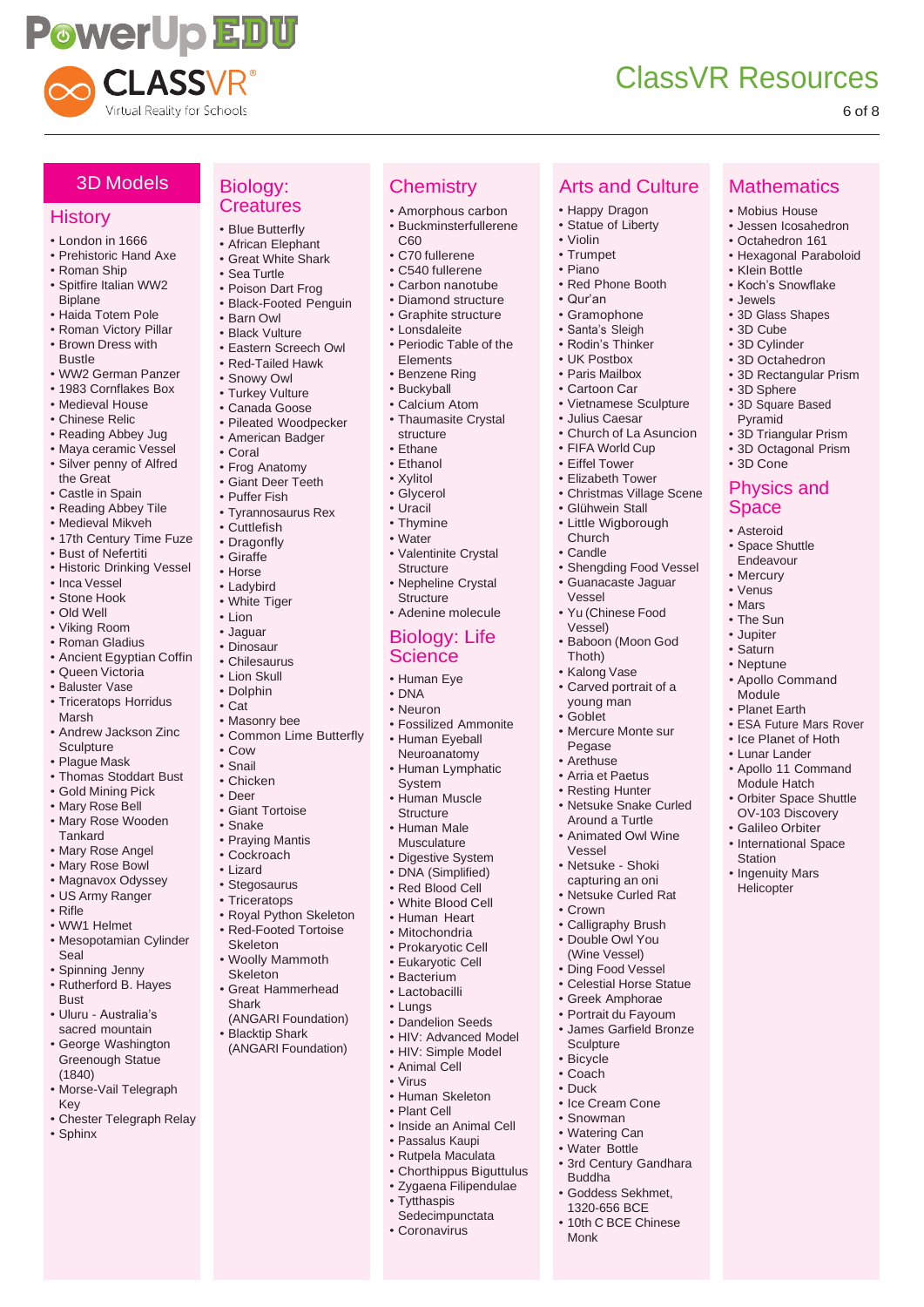

7 of 8

| <b>English</b>                                                                                                                                                                                                                                                                                                                                                                                                                                          |  |  |
|---------------------------------------------------------------------------------------------------------------------------------------------------------------------------------------------------------------------------------------------------------------------------------------------------------------------------------------------------------------------------------------------------------------------------------------------------------|--|--|
| • Hogwarts Great Hall<br>· Hitchhiker's Guide<br>• Vogon Constructor Ship<br>· Excalibur<br>• Minotaur<br>· Baba Yaga's Door<br>· Discworld Luggage<br>• Fantasy Book<br>• The Portal<br>• Treasure Chest<br>• Fantasy Tower<br>· Sonic Screwdriver<br>• Dalek<br>• Tardis<br>• Crown<br>· Millennium Falcon<br>• Cartoon House<br>• Cartoon Farm<br>• Cartoon Safari Animals<br>• Cartoon Fruit Platter<br>• Cartoon Nature Scene<br>• Noble Craftsman |  |  |
| Earth Science/<br>Geography                                                                                                                                                                                                                                                                                                                                                                                                                             |  |  |
| • Azure Window<br>· Granite and Greenstone<br>· Sandstone Arch<br>• Grand Canyon<br>• Easter Island Head<br>· Snowy Landscape<br>• River<br>· Riomaggiore<br>· Cudillero Diorama<br>• Volcano Cutaway<br>• Lead Melting Crucible<br>· Split Point, Australia<br>• 3D Map of Mt.<br>Kosciusko &<br>surrounding districts<br>• Water Pump (animated)<br>• Rubble<br>· Sand Bag Pile                                                                       |  |  |
| <b>Engineering</b><br>· Inside a ClassVR<br>Headset<br>• Nautilus Gears<br>· Steam Engine<br>· Remote Controlled Car<br>• Trebuchet<br>• Wooden Duck Toy<br>Steam Locomotive<br>· Japanese Train Car<br>• Concorde<br>• Airbus A350 Jet<br>• Car Engine<br>• Hot Air Balloon<br>· Tamagotchi<br>• Charles Page Induction<br>Coil<br>• Mountain Chalet                                                                                                   |  |  |
|                                                                                                                                                                                                                                                                                                                                                                                                                                                         |  |  |